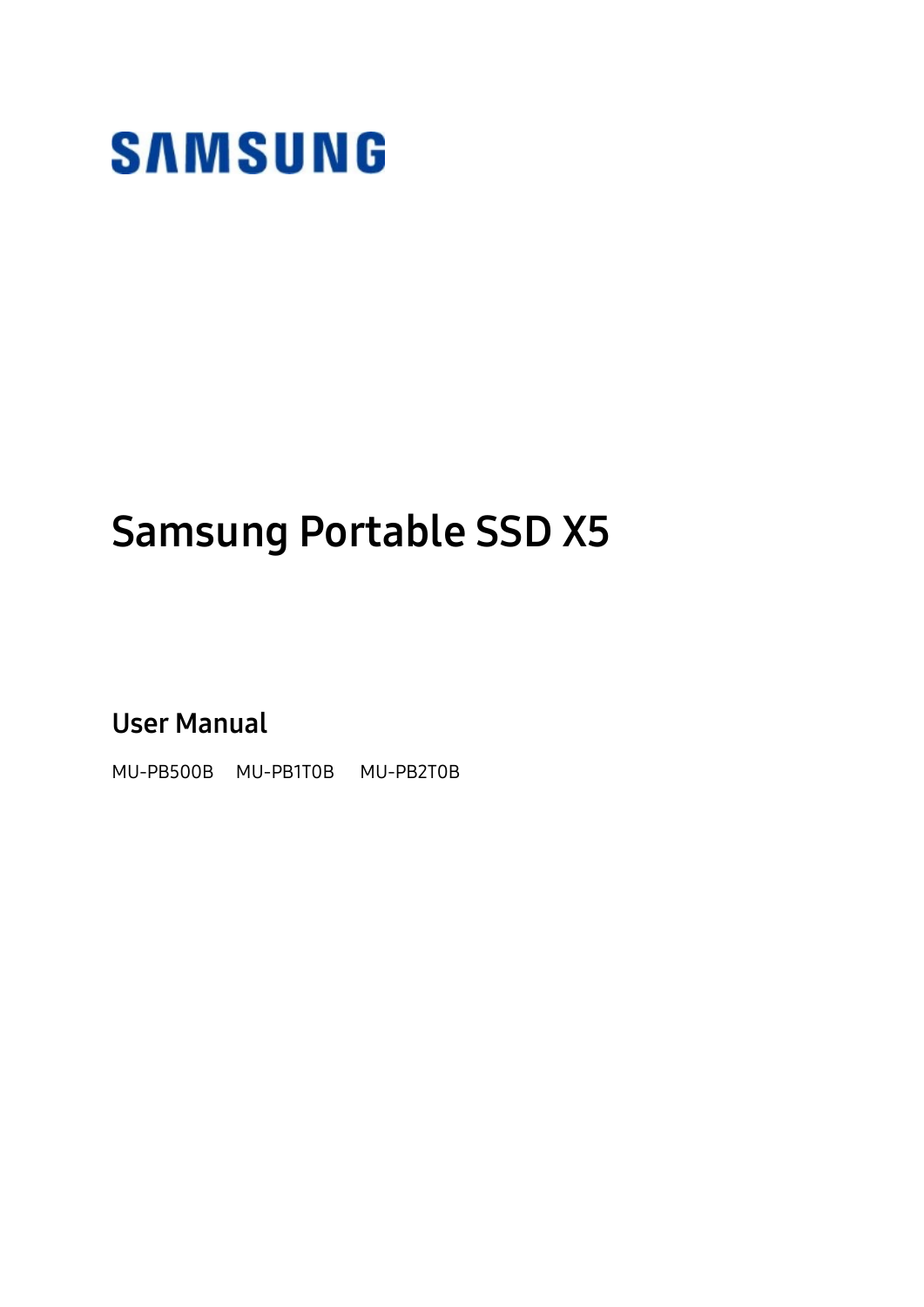## DISCLAIMER

SAMSUNG ELECTRONICS RESERVES THE RIGHT TO CHANGE PRODUCTS, INFORMATION AND SPECIFICATIONS AT ANY TIME WITHOUT NOTICE.

Information in this document is provided in connection with products of Samsung Electronics Co. Ltd. ("Samsung"). Product descriptions and specifications contained in this document are for reference purposes only. All information discussed in this document may change at any time, without notice, and is provided on an "AS IS" basis, without warranties of any kind. This document and all information discussed in this document remain the sole and exclusive property of Samsung. No license of any patent, copyright, mask work, trademark or any other intellectual property right is granted by this document, express or implied, by estoppels or otherwise. Except as provided in Samsung's terms and conditions of sale for such products, Samsung disclaims any express or implied warranty, relating to sale and/or use of Samsung products, including liability or warranties relating to fitness for a particular purpose, merchantability, or infringement of any patent, copyright or other intellectual property right. Samsung products are not intended for use in life support, critical care, medical, safety equipment, or similar applications where product failure could result in loss of life or personal or physical harm, or any military or defense application, or any governmental procurement to which special terms or provisions may apply. For updates or additional information about Samsung products, contact your local Samsung store or visit Samsung website

(https:/[/www.samsung.com/portable-ssd](http://www.samsung.com/portable-ssd) and https:/[/www.samsung.com/support\)](http://www.samsung.com/support). Samsung and Samsung logos are registered trademarks of Samsung Electronics Co., Ltd. or its affiliates in the United States and other countries. Other names and brands may be claimed as the property of others.

Copyright © 2018, Samsung Electronics Co., Ltd. All rights reserved.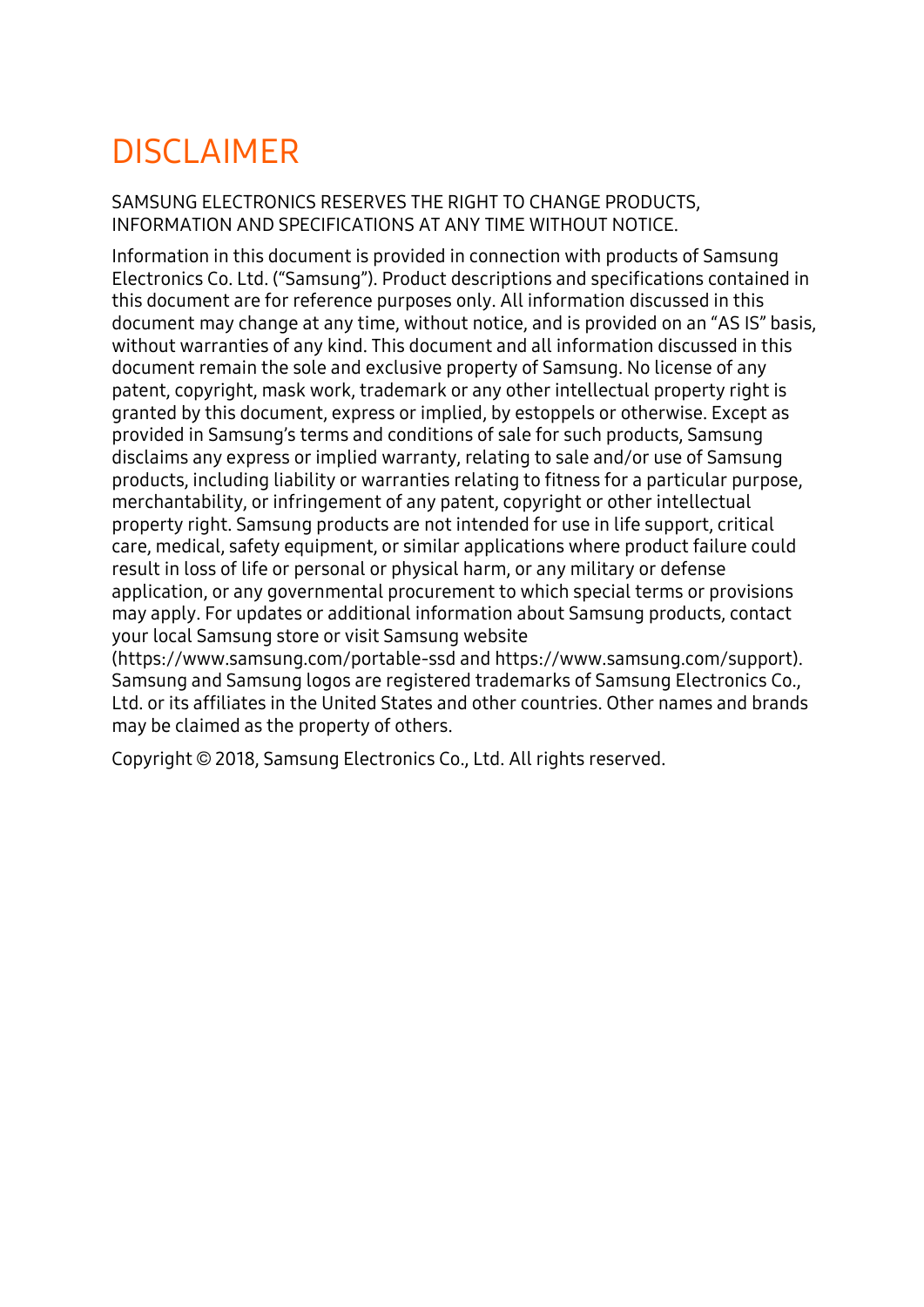# Samsung Portable SSD X5

## **User Manual**

## **Table of Contents**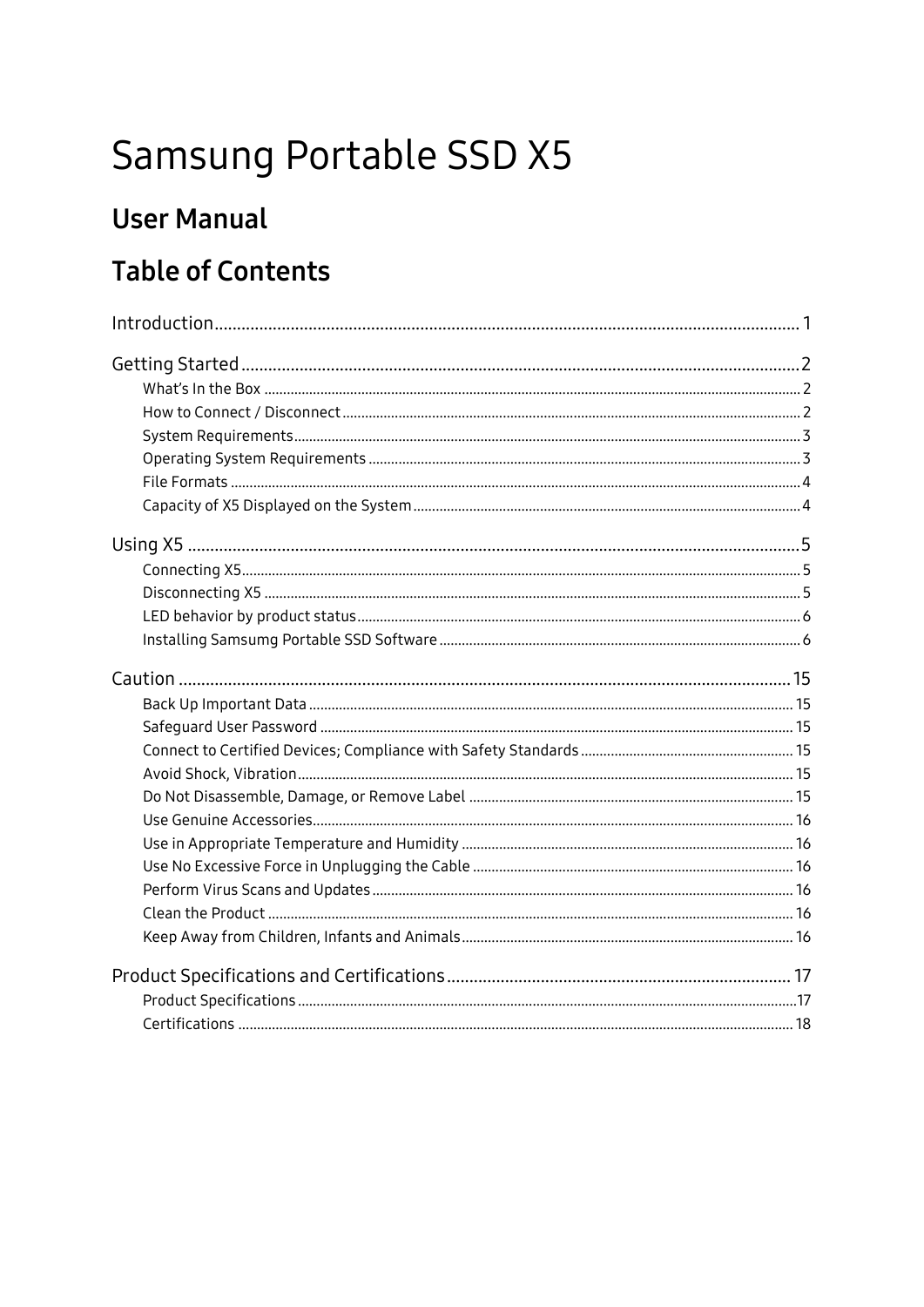## <span id="page-3-0"></span>Introduction

Samsung Portable SSD X5 is a revolutionary external storage with integrated cutting-edge NVMe™ and Thunderbolt™ 3 technologies. The X5 is designed for content creators and high-tech professionals who need fast and secure access to data in a lightweight and compact storage solution. The X5 also leads the industry with a 2TB capacity option.

Its lightning-fast speed, high capacity and data protection allows content leaders to handle high-resolution contents faster and more securely on-the-go workplace

### Unrivaled Speed

Samsung Portable SSD X5 leverages technological synergies between NVMe™ and Thunderbolt™ 3 technologies, offering a remarkably fast interface of up to 40Gbps bandwidth.

X5 delivers read/write speeds of up to 2,800/2,300MB/s respectively, which is more than five times faster than current USB 3.1 PSSD (SATA-based) and more than twenty-five times faster than an external HDD<sup>[1\)](#page-3-1)</sup>.

### Revolutionary Design and Well-Engineered Reliability

Inspired by a supercar, the X5's dynamic design is optimized for performance and reliability. Using a durable yet light magnesium full metal body and internal structure, the X5 withstands drops of up to two meters (6.6 feet) $^{2}$ ).

The X5 integrates the latest thermal management technologies. The Dynamic Thermal Guard technology safeguards against overheating by automatically maintaining optimal operating temperatures, while a heat sink - a mechanical solution - minimizes the overall heat generation internally.

### Strong Data Protection

The X5 offers powerful data protection through Samsung Portable SSD software. You can conveniently manage access to your X5 using password protection based on AES 256-bit hardware encryption.

-

<span id="page-3-1"></span><sup>1)</sup> Based on internal test results (Read performance)

<span id="page-3-2"></span> $2)$  The internal free fall shock test was conducted under controlled conditions.

<sup>※</sup> The NVM Express® design mark is a registered trademark of NVM Express, Inc.

<sup>※</sup> Thunderbolt and the Thunderbolt logo are trademark of Intel Corporation in the U.S. and/or other countries.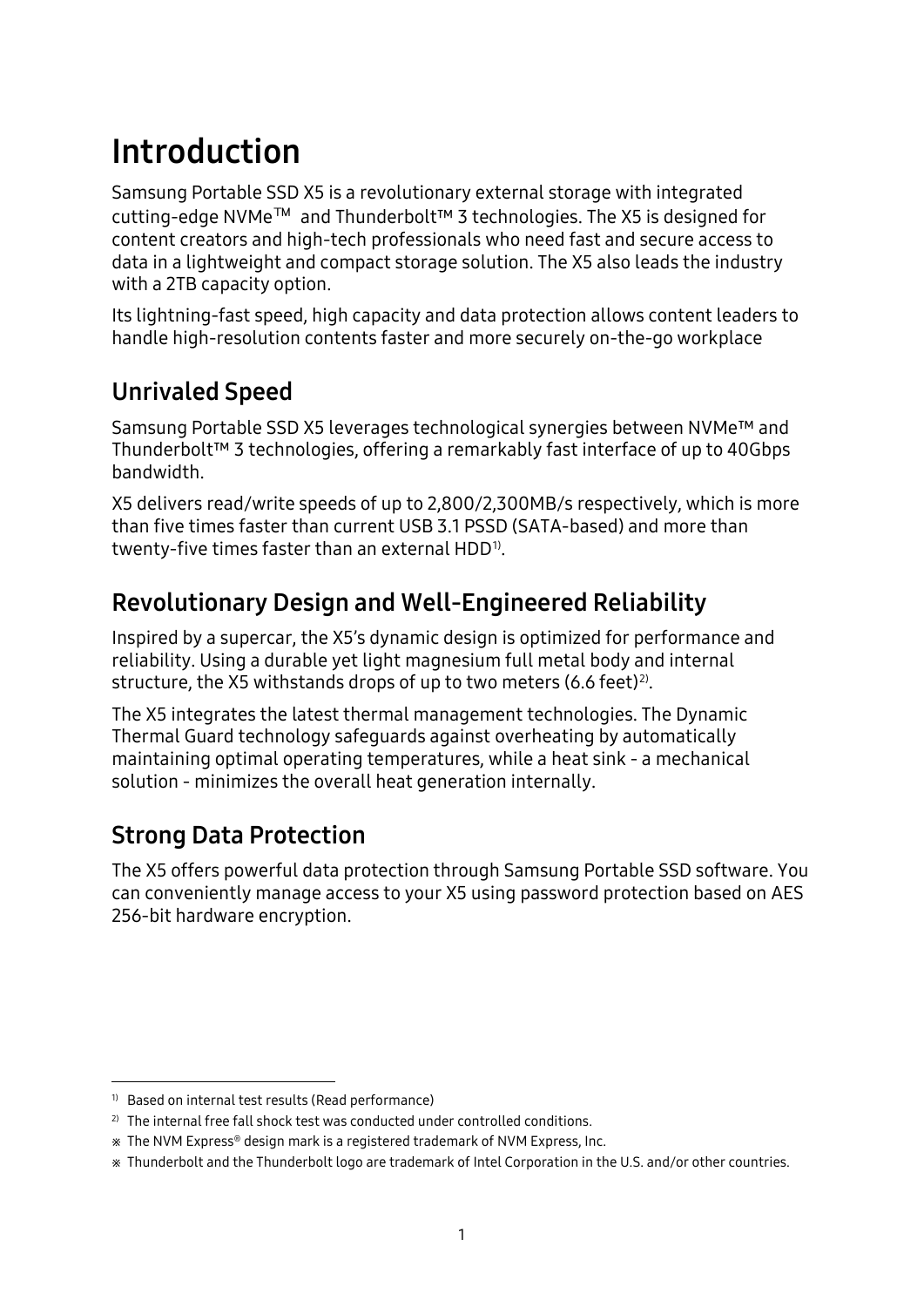## <span id="page-4-0"></span>Getting Started

Before using the Samsung Portable SSD X5 (referred to as "X5"), please read this User Manual thoroughly so that you may know how to use the product in a safe and appropriate manner.

### <span id="page-4-1"></span>What's In the Box

- Samsung Portable SSD X5
- Thunderbolt™ 3 (40 Gbps) USB-C cable
- Quick Start Guide & Warranty Statement



### <span id="page-4-2"></span>How to Connect / Disconnect

- **①** Connect the drive to the Thunderbolt™ 3 port on your Mac or Windows PC.
- **②** Always use "Eject", "Unmount" or "Safely Remove Hardware" when disconnecting the X5 to protect your data.

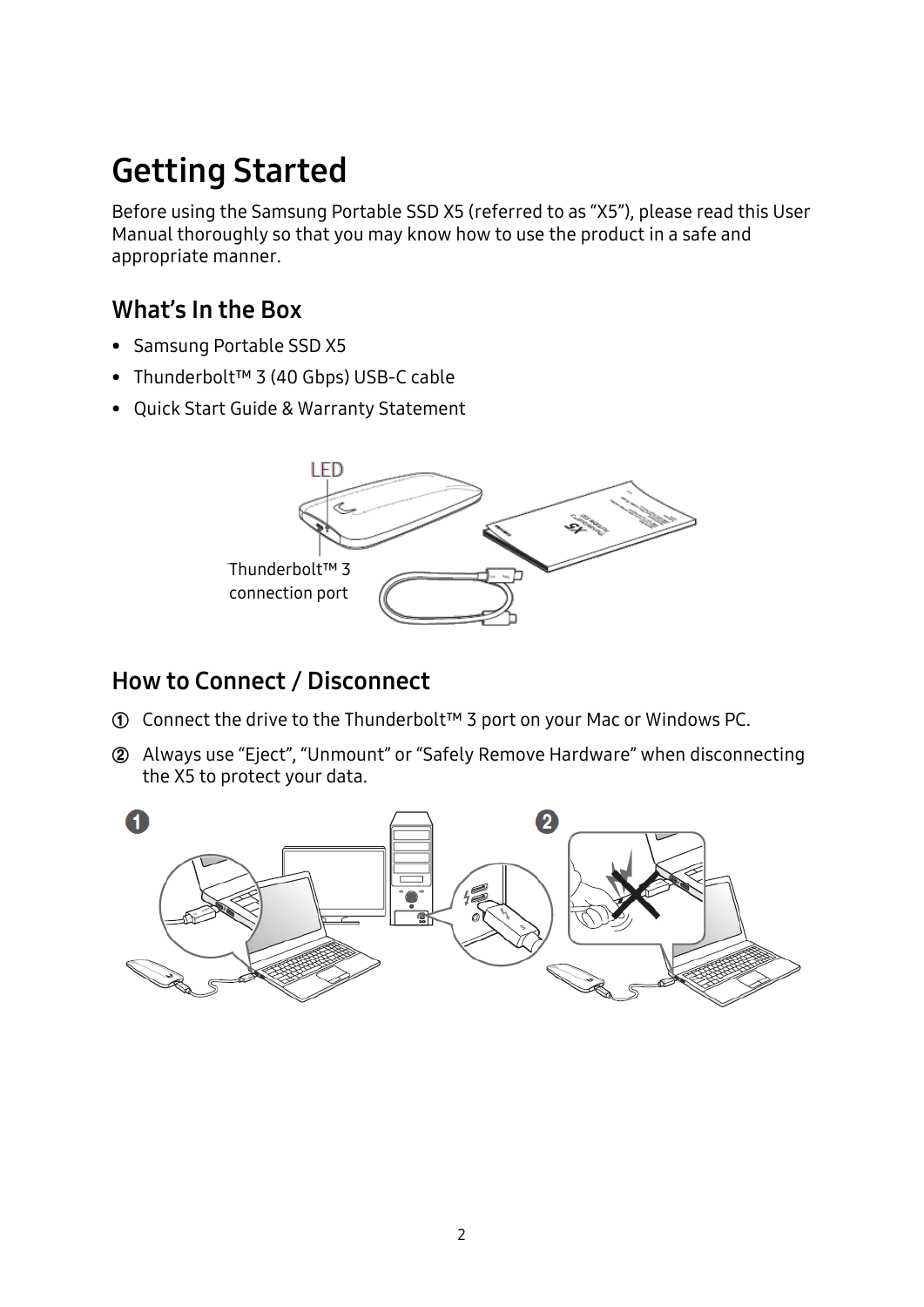### <span id="page-5-0"></span>System Requirements

Mac and Windows PCs with Thunderbolt™ 3 ports<sup>[3\)](#page-5-2) [4\)](#page-5-3)</sup>

※ Thunderbolt™ 3 Interface Support

Thunderbolt™ 3 is a hardware interface that enables high-speed data transfer of up to 40Gbps bandwidth which is two times faster than the previous Thunderbolt™ 2 and eight times faster than USB 3. By integrating USB-C connector<sup>[5\)](#page-5-4)</sup>, Thunderbolt™ 3 delivers the most convenient versatile connection to data devices, docks, displays, etc.

### <span id="page-5-1"></span>Operating System Requirements

- macOS Sierra (version 10.12) or higher
- Windows 10 64bit RS2 or higher

#### $\mathbb{X}$  How to find OS information in Windows 10<sup>[6](#page-5-5)</sup>

- 1. Go to Start  $\blacksquare$ , type about, and then select About your PC.
- 2. Look under PC for Version to find out which version of Windows 10 your PC is running.

Or press Windows logo key + R, type winver, then select OK.

- → RS2 (Redstone 2) is identified as "Version 1703" on Windows 10 systems.
- 3. Look under PC for System type to see if you're running a 32-bit or 64-bit version of Windows.

-

<span id="page-5-2"></span><sup>&</sup>lt;sup>3)</sup> Not backward compatible/does not work on PCs that only support USB.

<span id="page-5-3"></span><sup>4)</sup> Always update the system bios, driver, and performance measurement tool to the latest version.

<span id="page-5-4"></span><sup>5)</sup> Thunderbolt™ 3 has a USB-C connector, but the X5 must be used on a Mac or Windows PC with a Thunderbolt™ 3 port and does not work on USB-c ports that do not support Thunderbolt™ 3.

<span id="page-5-5"></span><sup>6)</sup> Source: Microsoft™ website (Support) [\(https://support.microsoft.com/en-us/help/13443/windows-which-operating-system\)](https://support.microsoft.com/en-us/help/13443/windows-which-operating-system)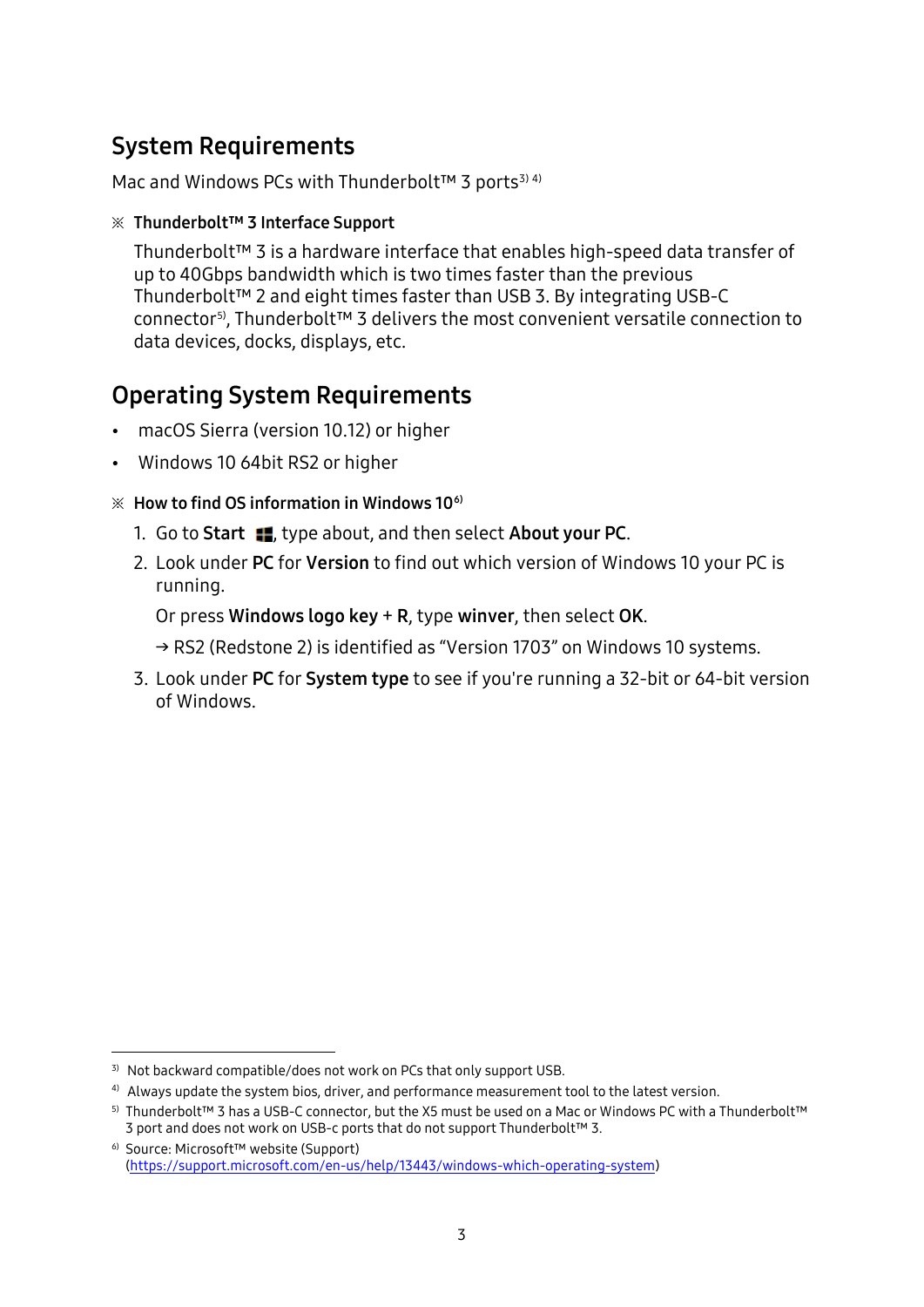### <span id="page-6-0"></span>File Formats

X5 is pre-formatted in using exFAT file system which is supported by Windows OS and Mac OS. Whether data formatted to a certain format may be read or written to your computer vary depending on the OS, as specified in the table below. If you use X5 on a single OS, it is recommended that you format the X5 using the appropriate file format for that OS. (e.g.) Read/write restrictions for file systems by each operating system

| <b>File Formats</b> | <b>Windows OS</b>   | Mac OS              |
|---------------------|---------------------|---------------------|
| exFAT               | Both read and write | Both read and write |
| <b>NTFS</b>         | Both read and write | Read only           |
| <b>HFS</b>          | Not recognizable    | Both read and write |

\* When using exFAT across multiple operating systems, data writing may become locked and you may only be able to read data. If such problem occurs, you can restore write access by following the instructions below.

- Mac OS: Connect X5 to your Mac again, and perform Eject.
- Windows OS: When the notice pops up saying that write access is disabled, click "Scan and fix" to perform Check Disk (CHKDSK). If you did shut down the notice without performing Check Disk, you may do it by selecting the drive  $\rightarrow$  Right-click → Properties → Tools → click Check.

### <span id="page-6-1"></span>Capacity of X5 Displayed on the System

The capacity reported by the system to which X5 is connected may differ from the labeled capacity, due to the difference between the decimal and binary systems of measurement and other factors including the drive's partitioning and blocking.

\* e.g.: Windows OS: 1 GB = 1024MB, Mac OS: 1GB = 1000MB

Labeled capacity uses decimal system and is convertible as below:

1 GB=1,000,000,000 bytes, 1 TB=1,000,000,000,000 bytes

Lower capacity may be demonstrated by your computer due to use of a different measurement standard.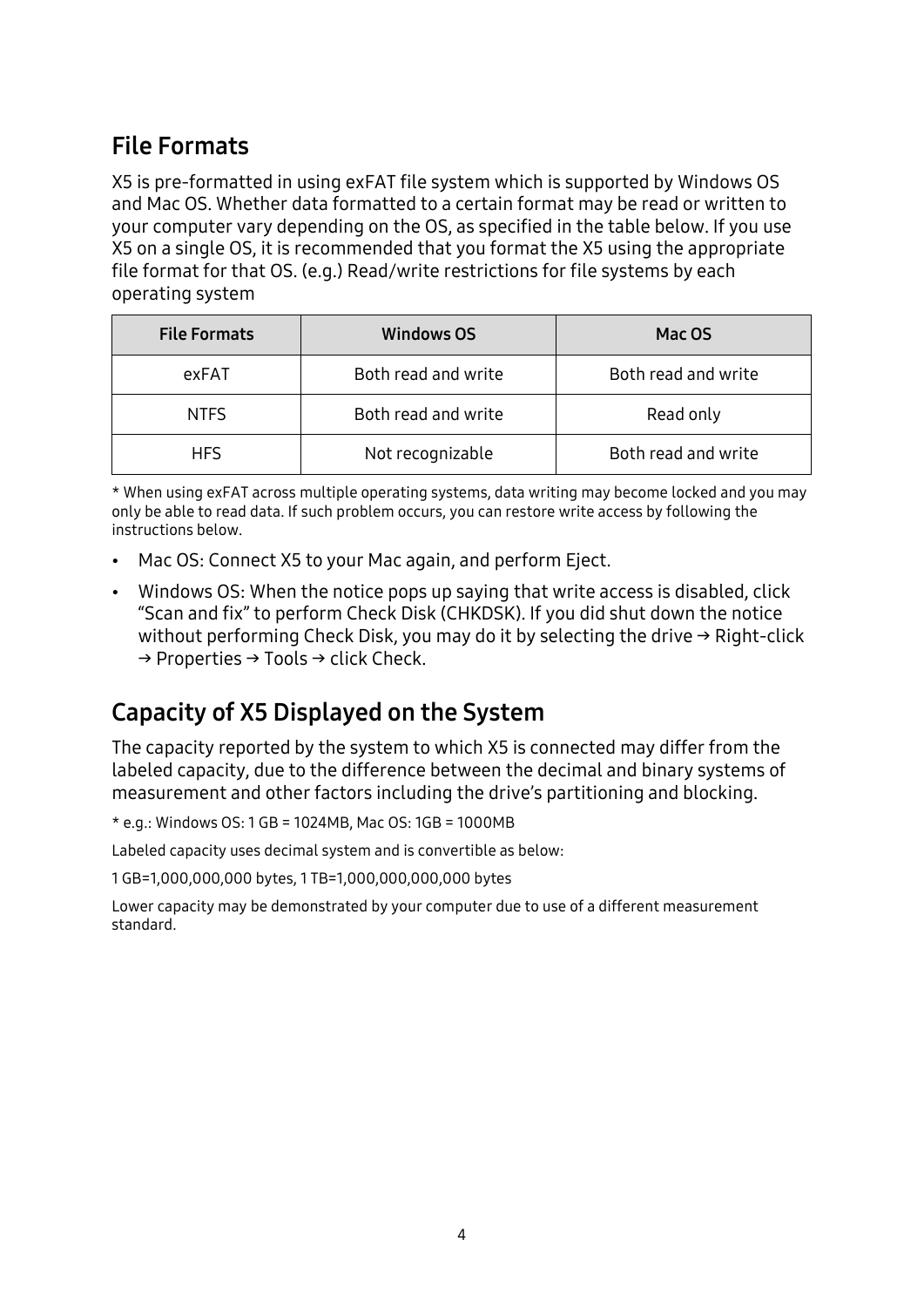## <span id="page-7-0"></span>Using X5

### <span id="page-7-1"></span>Connecting X5

Select the cable compatible with your device. Connect one end of the cable to the device and the other end to the X5.

When using the Thunderbolt 3 storages (X5) for the first time in the Windows OS, you need to "Approve" Thunderbolt 3 devices. Select "Always Connect" then "OK".



### <span id="page-7-2"></span>Disconnecting X5

Be sure to use Safely Remove Hardware feature for every disconnection of X5. Unplugging from computer without performing Safely Remove Hardware feature may cause data losses or damages to the X5.

\* Samsung shall not be liable for loss of user data or product damages caused by user's failure to comply with this instruction.

How to Safely Removing Hardware under each OS

| <b>Computer OS</b> | <b>Description</b>                                                                                                                                                                                            |
|--------------------|---------------------------------------------------------------------------------------------------------------------------------------------------------------------------------------------------------------|
| Windows OS         | Once Safely Remove Hardware is selected from the tray, select the<br>device you wish to remove and click Eject. Once the device is removed<br>safely, you will be notified by the OS.                         |
| Mac OS             | Right-click on the T5 icon, and select Eject or drag the icon to the Trash to<br>safely remove the product. Remove the cable after the activity indicator<br>LED on the product turns red and then turns off. |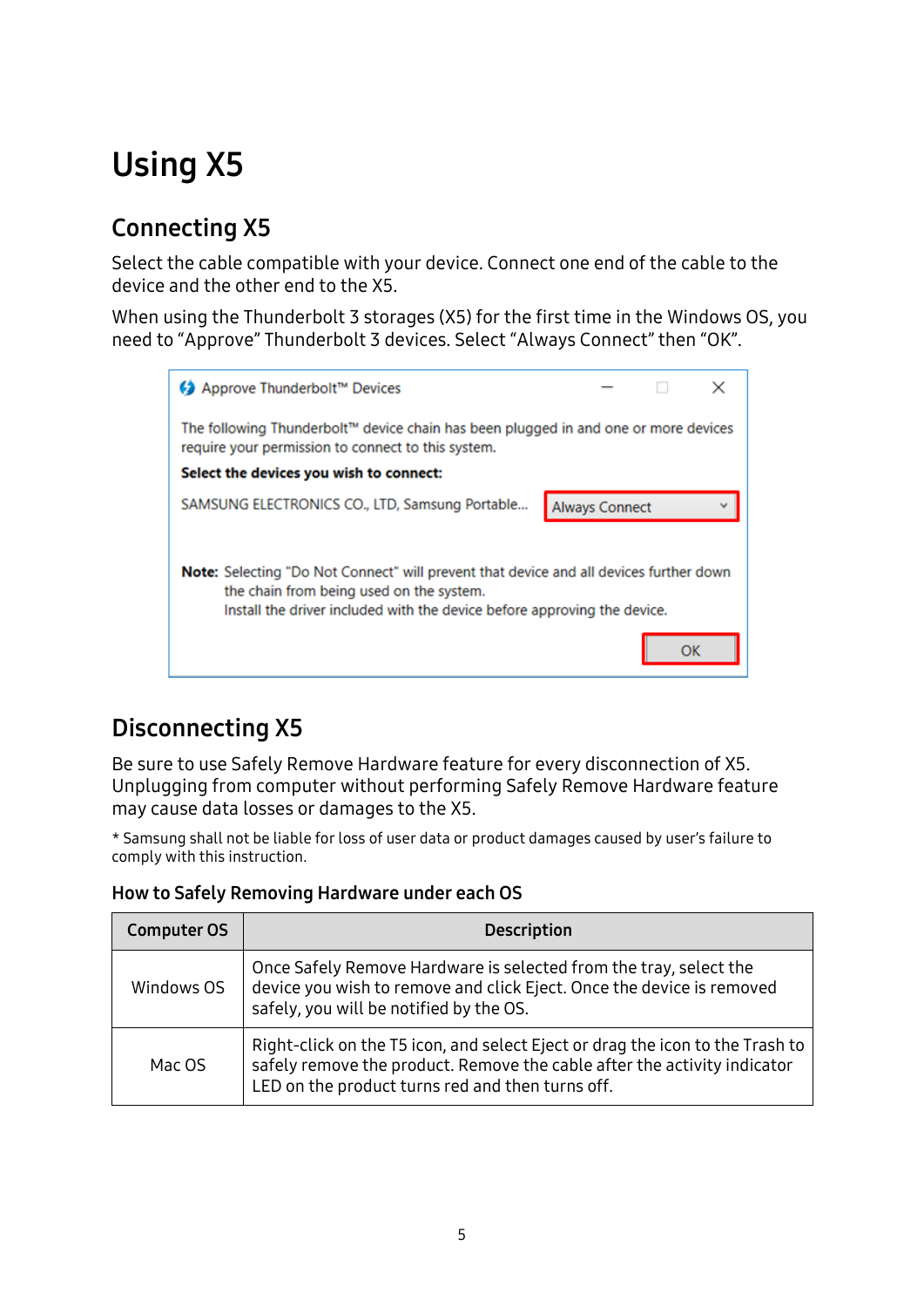### <span id="page-8-0"></span>LED behavior by product status

The following table describes LED behavior by X5 Status.



| <b>Product status</b> | <b>LED Behavior</b>   |
|-----------------------|-----------------------|
| Plugged in / Idle     | Solid White           |
| Read / Write          | <b>Blinking White</b> |

### <span id="page-8-1"></span>Installing Samsumg Portable SSD Software

#### (For Password protection and Firmware update)

Connect the X5 to a PC/Laptop, find the below installation files in the device folder, and install the appropriate one.

- Windows OS: SamsungPortableSSD\_Setup\_Win.exe
- Mac OS: SamsungPortableSSD Setup Mac.pkg

\* X5 works on PCs (Mac / Windows PC) that support Thunderbolt™ 3. Only PC versions (macOS version/Windows OS version) of Samsung Portable SSD Software support X5, while the existing Android version (App) does not.

\* If you format partition of the X5 after purchase, Samsung Portable SSD Software stored in the drive will be deleted. In such case, please download the "Samsung Portable SSD" application from Samsung website (http://www.samsung.com/portable-ssd)

\* Installation of Samsung Portable SSD Software for X5 will automatically remove previous version, if remaining in your computer.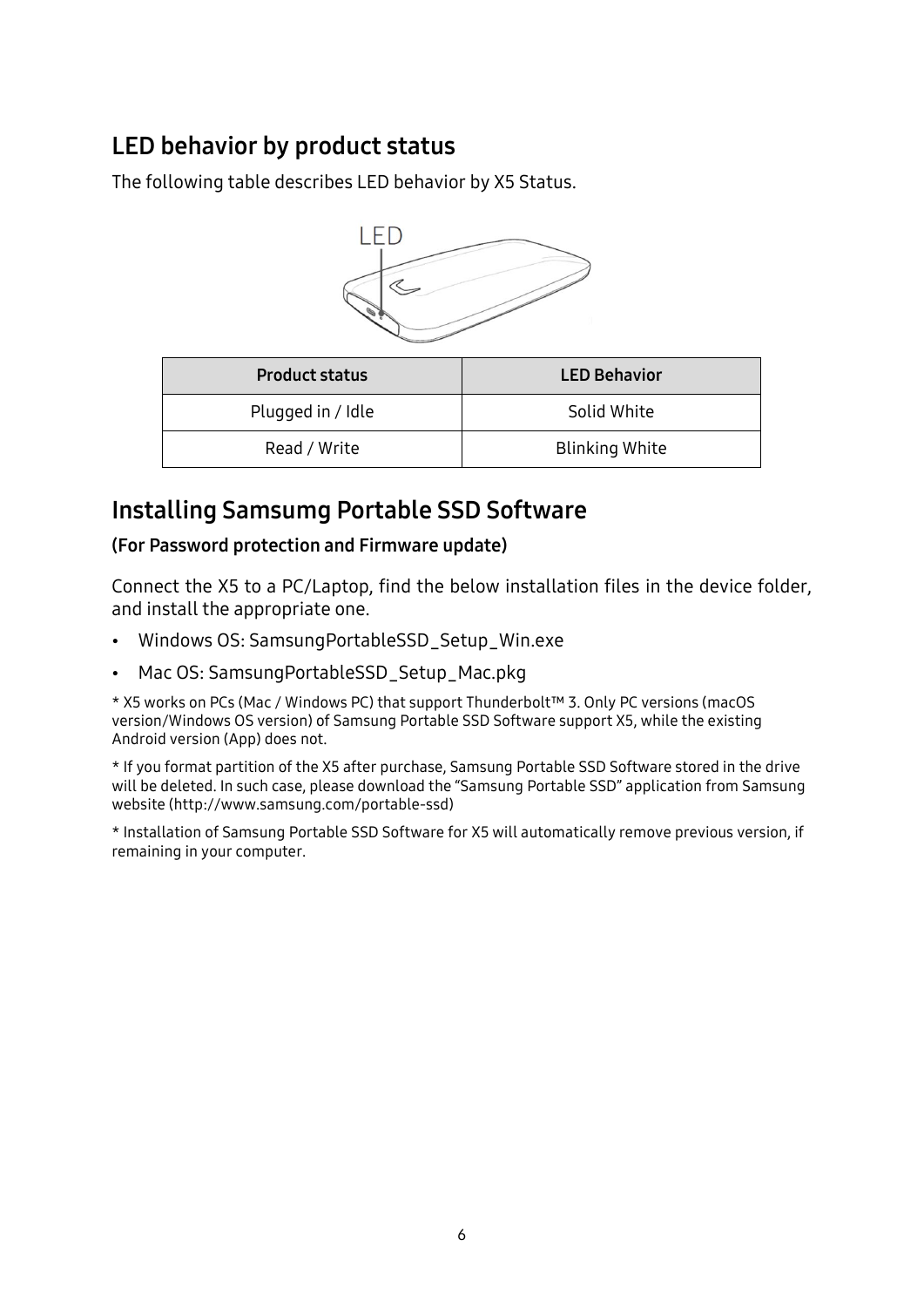#### 1. Running Samsung Portable SSD Software

Select "Samsung Portable SSD" application icon on Desktop.

\* Samsung Portable SSD Software may not operate without device (driver) enabled.



Samsung Portable SSD Software Icon

#### 2. Setting Password (Optional)

Please follow the instructions that appear on each screen of the Samsung Portable SSD Software. Once you agree to the terms and conditions of the Samsung Portable SSD Software while it is being installed, you can set a password through the following steps. (Certain elements of Samsung Portable SSD Software will be installed on the user's computer for password protection.)



\* Samsung shall not be liable for loss of user data caused by forgotten or stolen passwords. In an effort to keep the device as secure as possible, there is no password recovery option. If the password is forgotten, users need to have X5 to be restored to factory setting through online service rendered by our customer service centers. Please keep it in mind that all user data placed in X5 will be lost by factory reset. Please be cautious not to forget or misplace your password.

\* Only Mac OS, "Samsung Portable SSD" driver is required for the security functionality. If the kernel extension is not installed, complete the installation by following the sequence on the package installation. Once installed, disconnect and reconnect X5 to confirm that the installation was successful.

\* Only Mac OS, "Samsung Portable SSD" driver and some of 3rd party drivers, including SATSMARTDriver are mutually exclusive. If you wish to work with SATSMARTDriver, please remove Samsung Portable SSD driver and install SATSMARTDriver as following instruction.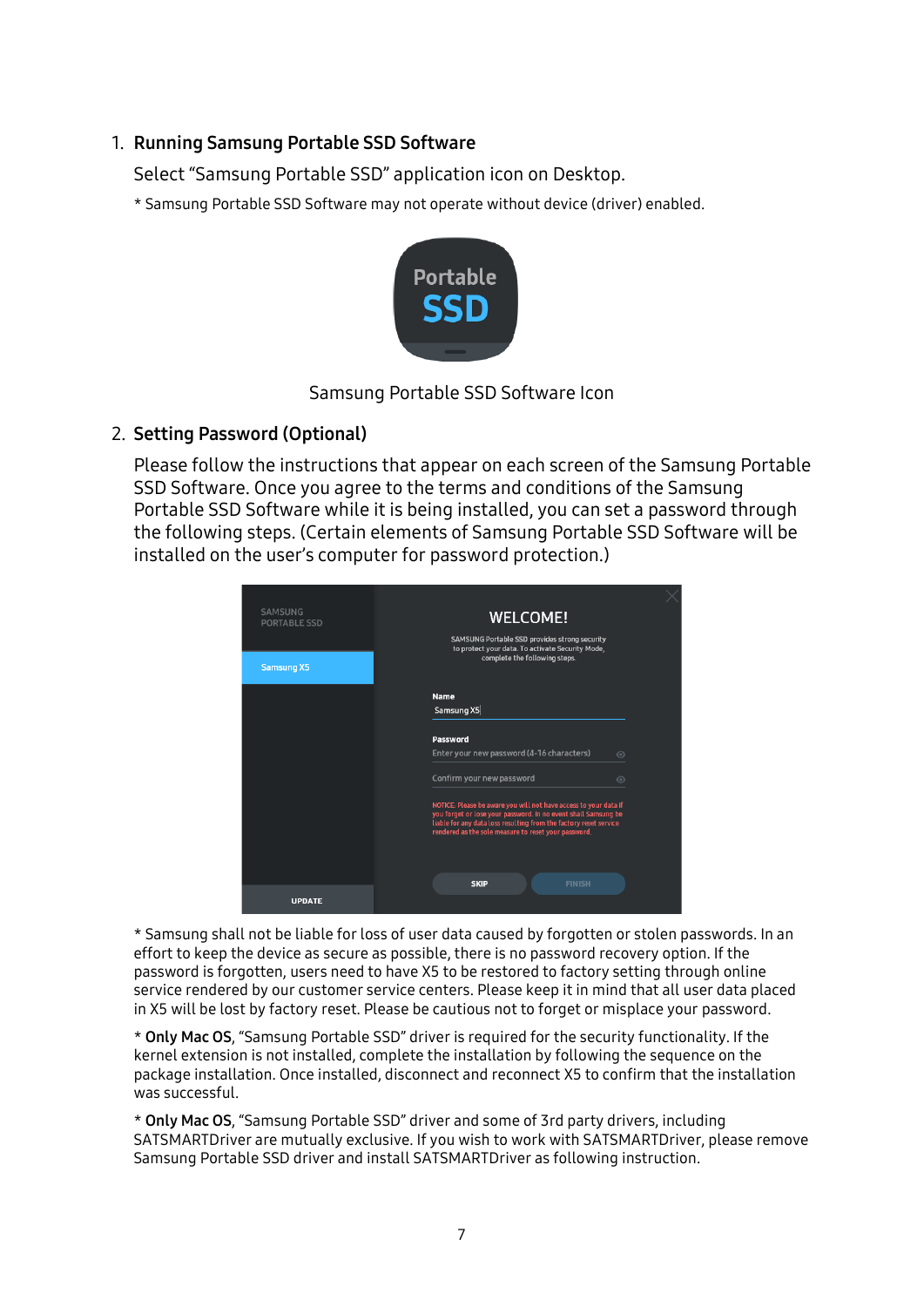\* When both Samsung Portable SSD Driver and SATSMARTDriver are installed and conflict is detected, the instructions like the following will be available:

How to remove Samsung Portable SSD Driver and install SATSMARTDriver

#sudo kextunload /System/Library/Extensions/SamsungPortableSSDDriver.kext

#sudo kextload /System/Library/Extensions/SATSMARTDriver.kext

How to remove SATSMARTDriver and install SamsungPortableSSDDriver

#sudo kextunload /System/Library/Extensions/SATSMARTDriver.kext

#sudo kextload /System/Library/Extensions/SamsungPortableSSDDriver.kext

#### 3. Unlock

If you've enabled password protection, every time you connect X5 to your computer you need to enter your password and click the "UNLOCK" button before getting access to the data in X5. If you fail to type correct password, your access will be confined to capacity of about 128MB allocated to SamsungPortableSSD.exe which means that you will be locked out of the data protected by password.



Unlock screen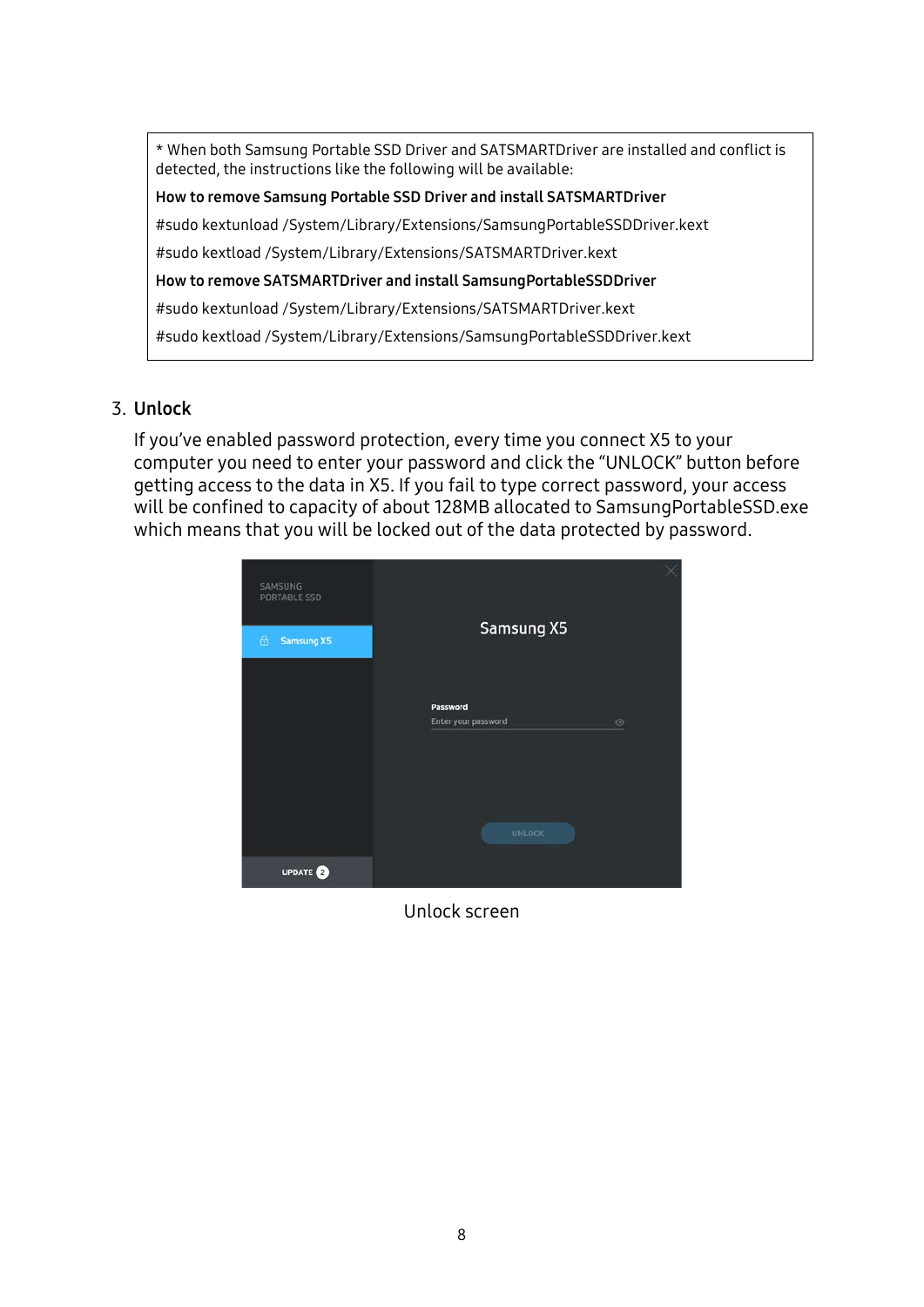

Home screen

\* Depending on the user environment, the "SamsungPortableSSD Software" may not be executed automatically. In such case, please double-click the "SamsungPortableSSD Software" icon in Explorer on Windows or the Desktop on Mac.

\* Password protection may be supported by certain version of each OS (or higher) only. Please check whether your OS meets the system requirements and supports password protection.

\* If password protection is enabled, only the capacity of security partition in the X5 will be initially displayed. This security partition is approximately ~128 MB. Once you enter your password and unlock successfully, the full capacity of X5 will be displayed in your system.

\* You may choose another Samsung Portable SSD by clicking X5's name on left panel. Samsung Portable SSD Software lists the entire host devices (up to 6) to which Samsung Portable SSD is connected.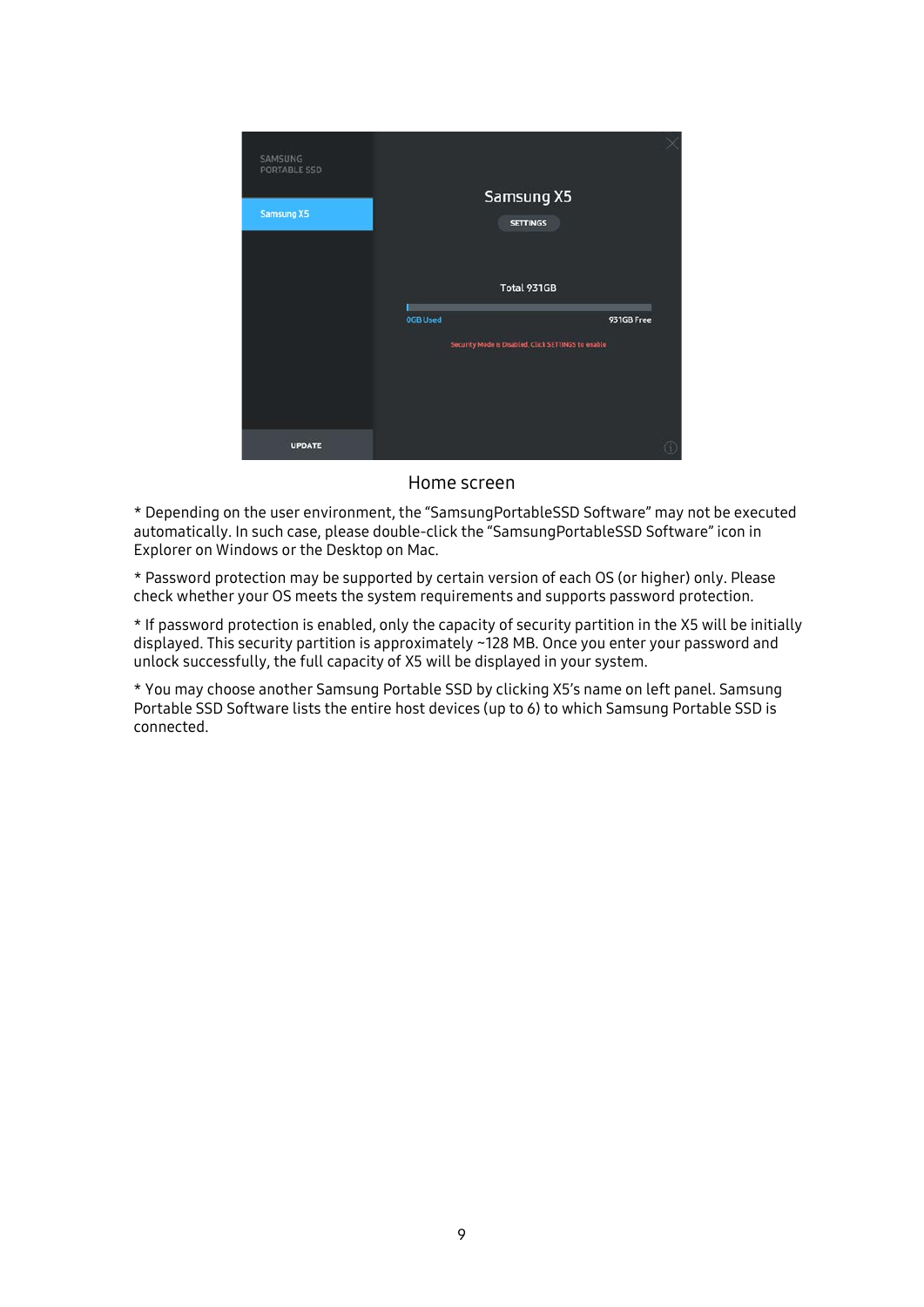#### 4. Change in Settings

You can change your security mode/user name/password of the X5 by clicking "SETTINGS" button on the main page. When using a computer without the security software, you can download installation file

("SamsungPortableSSD\_Setup\_Win.exe" for Windows OS,

"SamsungPortableSSD\_Setup\_Mac.pkg" for Mac OS) from the Samsung website (http://www.samsung.com/portable-ssd) and install it to change the settings.

• Security Mode

For making a change in security mode between ON and OFF, please click toggle button and enter correct password.

Refer to the table below for a description of X5 security status indicator.

|         | <b>Status</b>     | <b>Description</b>                                                                                                                                 |
|---------|-------------------|----------------------------------------------------------------------------------------------------------------------------------------------------|
|         | Locked            | This signifies that security mode is on, but user has<br>not unlocked X5. You can unlock X5 on unlock page.                                        |
| 6       | Unlocked          | This signifies that security mode is on and user has<br>already unlocked X5. You can see the storage<br>capacity on main page and change settings. |
| No icon | Security mode OFF | This is when security is OFF. You can see the<br>storage capacity on main page and change settings.                                                |

| SAMSUNG<br>PORTABLE SSD | <b>SETTINGS</b>              |                    |
|-------------------------|------------------------------|--------------------|
| 6 Samsung X5            | <b>Security Mode</b><br>Name | ON O               |
|                         | Samsung X5                   |                    |
|                         | Password<br>0000000          | $\triangle$ CHANGE |
|                         |                              |                    |
|                         |                              |                    |
|                         |                              |                    |
|                         |                              |                    |
| <b>UPDATE</b>           | <b>CANCEL</b>                | <b>SAVE</b>        |

Settings screen (Security Mode ON)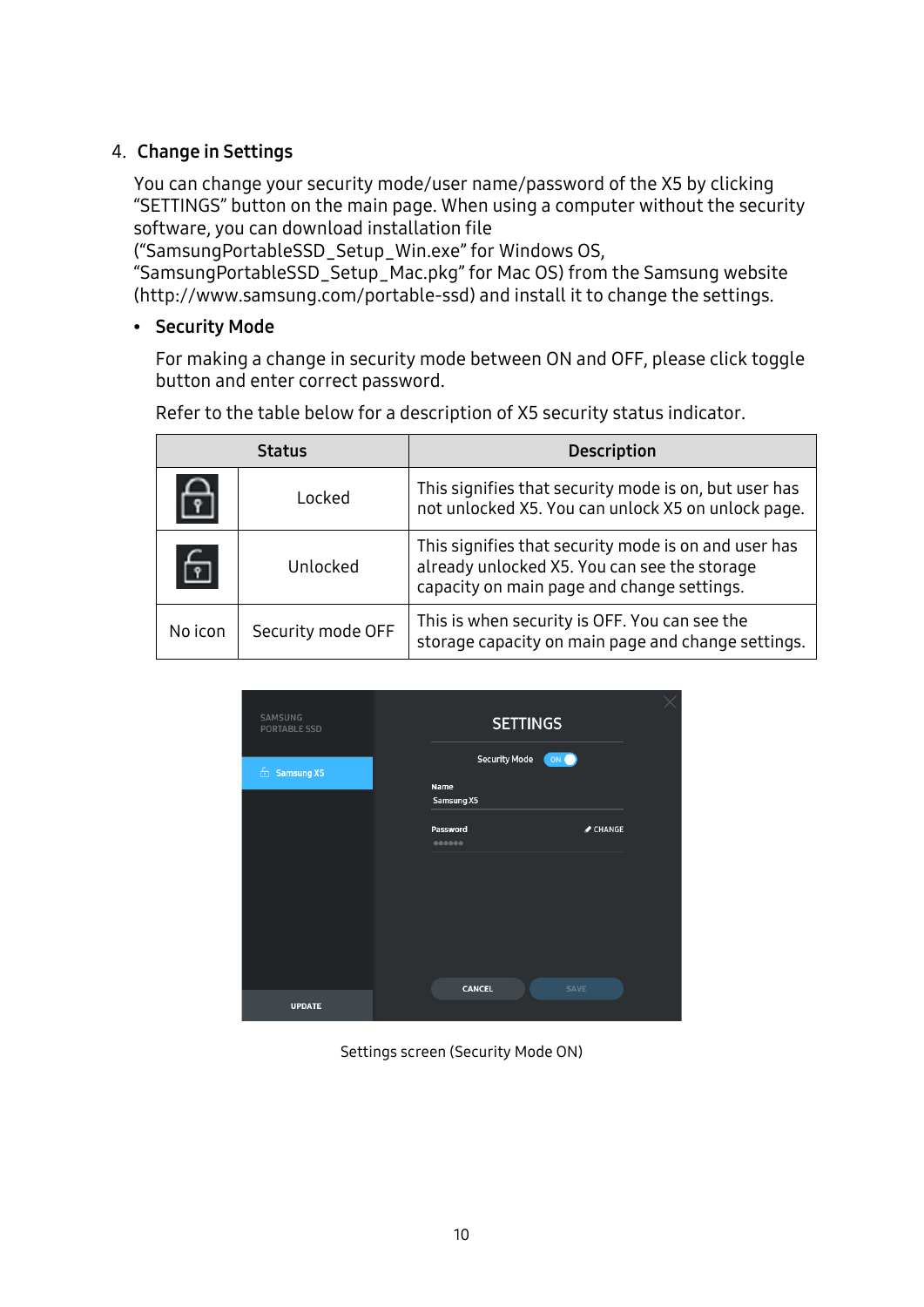| SAMSUNG<br>PORTABLE SSD | <b>SETTINGS</b>             |                              |
|-------------------------|-----------------------------|------------------------------|
| <b>Samsung X5</b>       | <b>Security Mode</b><br>OFF |                              |
|                         | <b>Name</b>                 |                              |
|                         | Samsung X5                  |                              |
|                         |                             |                              |
|                         | Password                    | $\blacktriangleright$ CHANGE |
|                         | 000000                      |                              |
|                         |                             |                              |
|                         |                             |                              |
|                         |                             |                              |
|                         |                             |                              |
|                         |                             |                              |
|                         |                             |                              |
|                         |                             |                              |
|                         |                             |                              |
|                         |                             |                              |
|                         |                             |                              |
|                         | <b>CANCEL</b>               | SAVE                         |
|                         |                             |                              |
| <b>UPDATE</b>           |                             |                              |
|                         |                             |                              |

Settings screen (Security Mode OFF)

#### • Name /Password

You can change Name and Password. For changing password, please click "CHANGE" button.

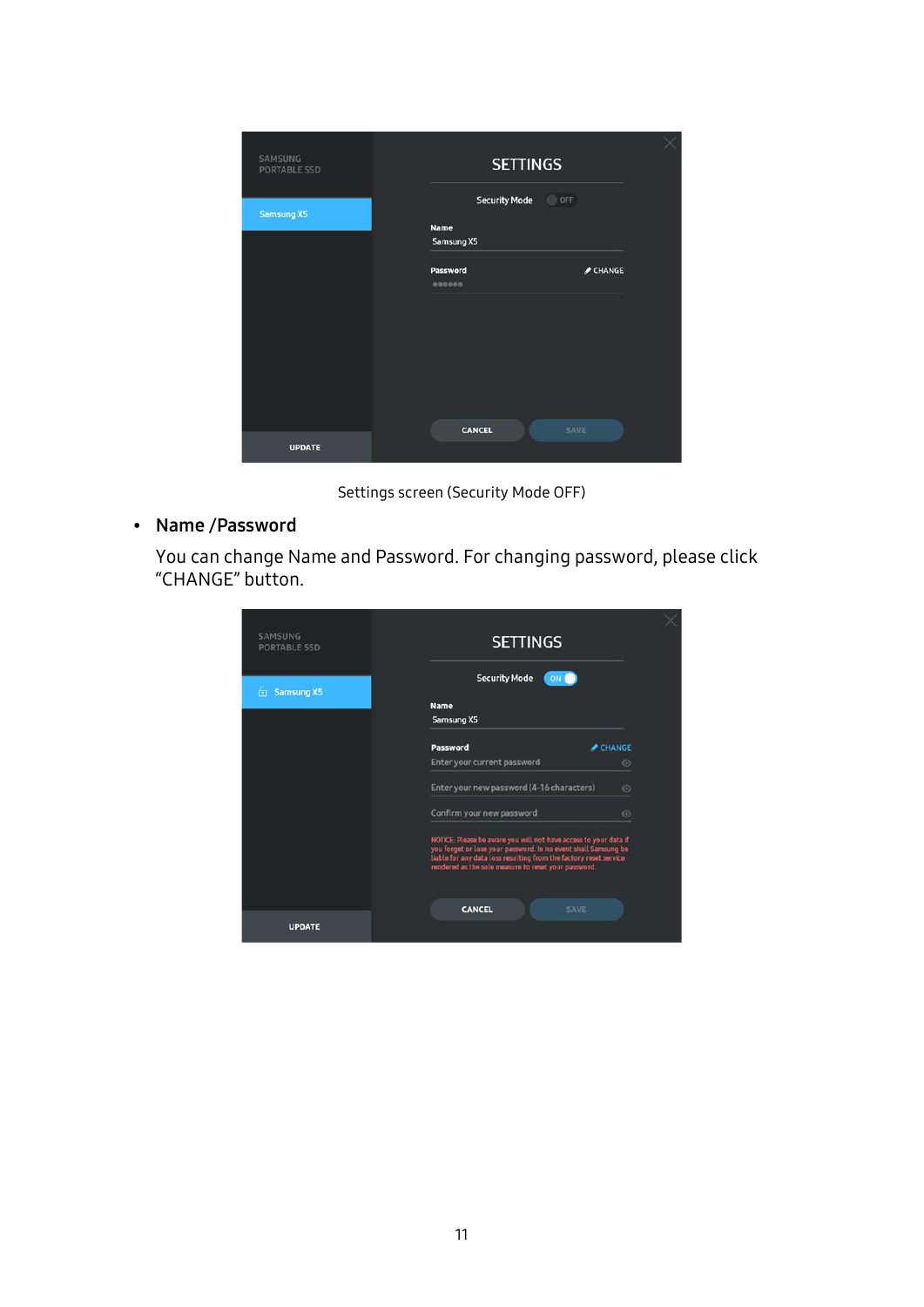#### 5. Update Software and Product firmware

If your computer is connected to the internet, the number of Software/Firmware updates available will show on the bottom of left panel.

| SAMSUNG<br><b>PORTABLE SSD</b> |                                                                                                               |
|--------------------------------|---------------------------------------------------------------------------------------------------------------|
|                                | Samsung X5                                                                                                    |
| <b>Samsung X5</b>              | <b>SETTINGS</b>                                                                                               |
|                                |                                                                                                               |
|                                | Total 931GB<br>Г                                                                                              |
|                                | <b>OGB Used</b><br>931GB Free                                                                                 |
|                                | Security Mode is Disabled. Click SETTINGS to enable                                                           |
|                                |                                                                                                               |
|                                |                                                                                                               |
| <b>UPDATE</b>                  | G)                                                                                                            |
| By clicking "UPDATE" button (  | <b>UPDATE</b><br>), you may go to update page.                                                                |
|                                |                                                                                                               |
|                                | <b>UPDATE</b>                                                                                                 |
|                                | <b>Check for Updates Automatically</b><br>ON<br>$\circ$                                                       |
|                                | NOTICE: Close any other software that is accessing the Samsung                                                |
|                                | Portable SSD before proceeding. Disconnecting the device<br>during the update may cause damage to the device. |
|                                |                                                                                                               |
|                                |                                                                                                               |
|                                | You have 2 update(s)                                                                                          |
|                                | Software 1.5.1<br><b>UPDATE</b>                                                                               |
|                                | <b>△ SamsungX5</b><br>UPDATE<br>$\checkmark$                                                                  |
|                                |                                                                                                               |
|                                |                                                                                                               |
|                                |                                                                                                               |
|                                |                                                                                                               |

Update screen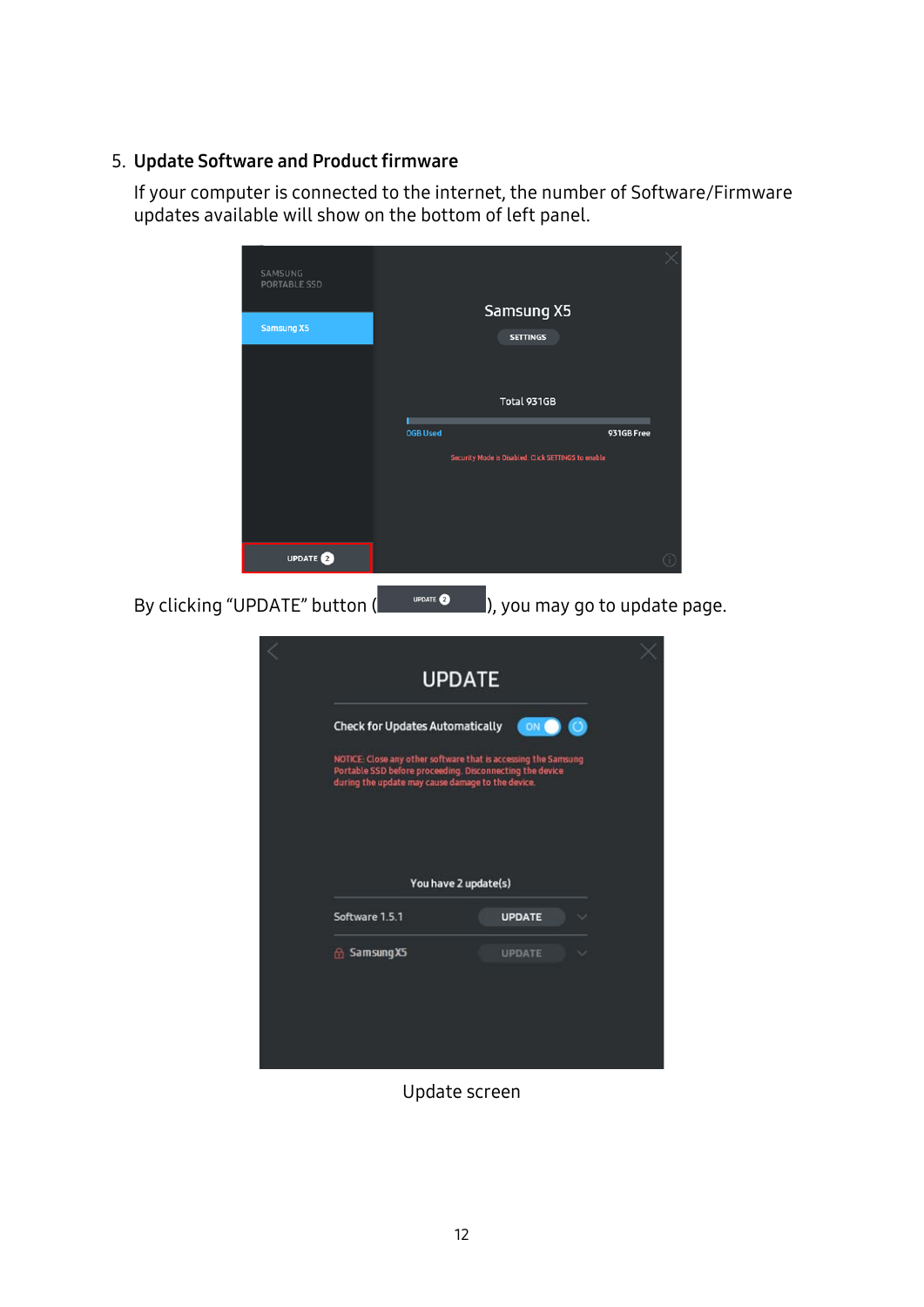By clicking "UPDATE" button  $($  UPDATE  $)$ , you can download the latest software ("SW") or firmware ("FW") and update it.

By clicking "Check for Update Automatically" toggle button  $(\circ \circ \circ)$ , you can choose whether to have SW and FW automatically updated whenever Samsung Portable SSD is connected.

By clicking refresh button  $\left( \bigcirc \right)$ , you can refresh update status.

By clicking arrow down button  $(\blacksquare)$ , you can see detail information on the applicable update.

\* When user changes "Check for Update Automatically" from OFF to ON, SW does not refresh update information immediately. Update information is refreshed when either user clicks refresh button or Samsung Portable SSD is connected to the computer.

|                                                                                                                                                                                 | <b>UPDATE</b>        |         |
|---------------------------------------------------------------------------------------------------------------------------------------------------------------------------------|----------------------|---------|
| <b>Check for Updates Automatically</b>                                                                                                                                          | ON                   | $\circ$ |
| NOTICE: Close any other software that is accessing the Samsung<br>Portable SSD before proceeding. Disconnecting the device<br>during the update may cause damage to the device. |                      |         |
|                                                                                                                                                                                 |                      |         |
|                                                                                                                                                                                 | You have 2 update(s) |         |
| Software 1.5.1                                                                                                                                                                  | <b>UPDATE</b>        |         |
| Current Version 1.5.0<br>UI and icons improvement<br>Minor bug fix                                                                                                              |                      |         |
| <b>△ Samsung X5</b>                                                                                                                                                             | <b>UPDATE</b>        |         |

In case of X5, Samsung Portable SSD Software update is available for both macOS and Windows OS versions. But X5 FW update is available for Windows OS version only.

\* For FW updates, security mode needs to be OFF. Any access to PSSD, including copying/deleting/formatting partition, while FW is being updated, may cause abnormal behavior of or damage to the PSSD.

\* Once FW has been updated, please disconnect and reconnect PSSD to ensure that the FW update was successful.

X5 works on PCs (Mac / Windows PC) that support Thunderbolt™ 3. Only PC versions (macOS version/Windows OS version) of Samsung Portable SSD Software support X5, while the existing Android version (App) does not.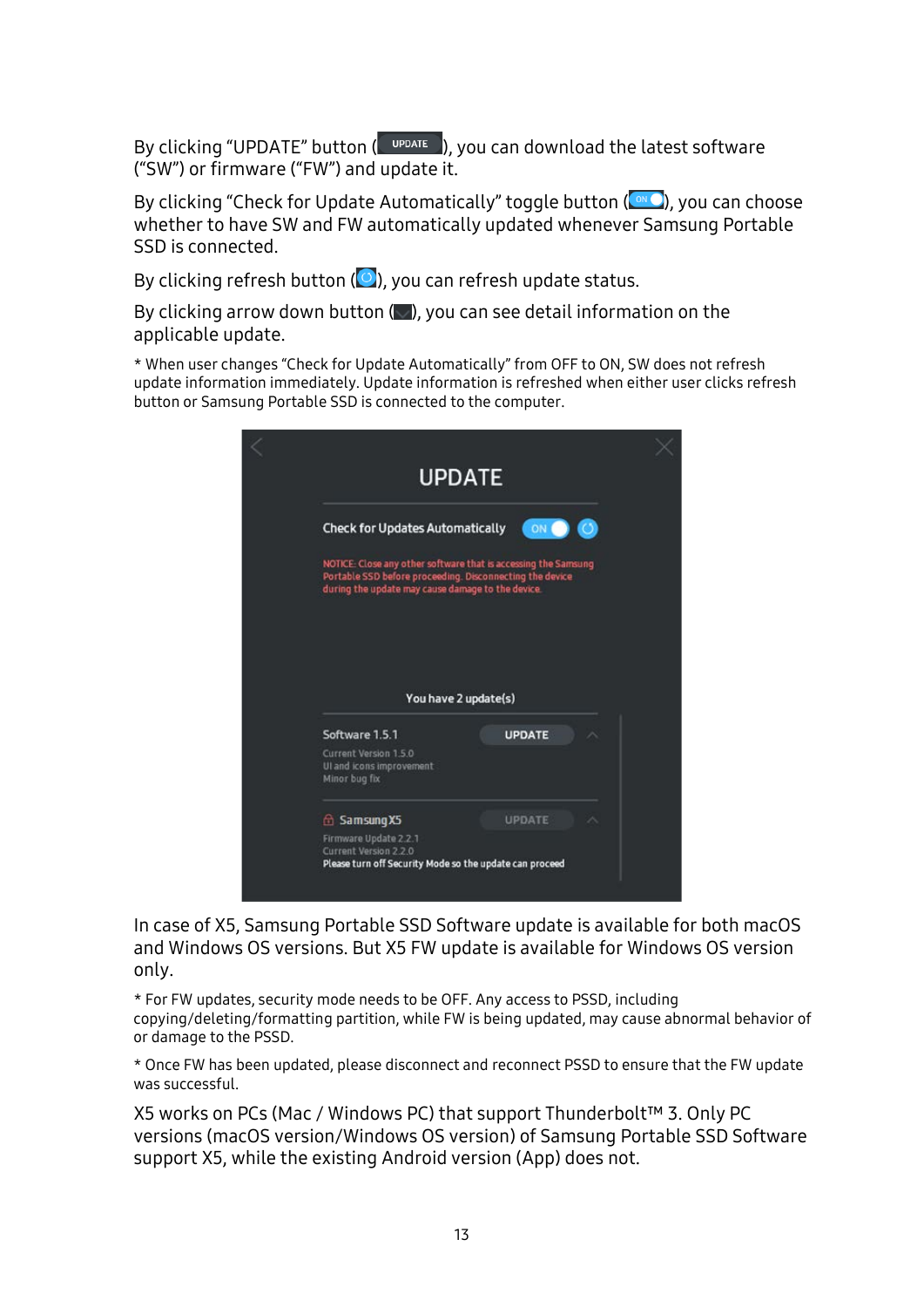In case of X5, Samsung Portable SSD Software update is available for both macOS and Windows OS versions. But X5 FW update is available for Windows OS version only.

#### 6. Delete "Samsung Portable SSD Software"

Deleting software on each OS

|            | <b>Computer OS</b>                                                 | Description                                                                                                                                                                                                                                                                                                                                                                                                  |
|------------|--------------------------------------------------------------------|--------------------------------------------------------------------------------------------------------------------------------------------------------------------------------------------------------------------------------------------------------------------------------------------------------------------------------------------------------------------------------------------------------------|
|            | If user installed SW using<br>SamsungPortableSSD_Set<br>up_Win.exe | Software can be uninstalled via "Uninstall or<br>change a program". Go to Control panel →<br>Programs → Programs and Features → Uninstall<br>or change a program → Double-click "Samsung<br>Portable SSD Software" and select "Yes"                                                                                                                                                                          |
| Windows OS | If user installed SW using<br>SamsungPortableSSD.exe               | Software need to be deleted manually by<br>executing PSSD_Cleanup.bat in application<br>installation path. (Normally<br>c:\ProgramData\Samsung Apps\Portable<br>SSD\PSSD_Cleanup.bat)<br>Please refer to FAQ in the Samsung website<br>(http://www.samsung.com/samsungssd) for<br>more details.                                                                                                              |
| Mac OS     |                                                                    | Application need to be deleted manually by<br>executing CleanupAll.scpt in SW installation<br>path. (Normally #osascript<br>~/Library/Application<br>Support/PortableSSD/CleanupAll.scpt)<br>*Third party cleaner such as AppCleaner may<br>not delete "Samsung Portable SSD" SW<br>completely.<br>Please refer FAQ in the Samsung website<br>(http://www.samsung.com/samsungssd) for<br>detail information. |

#### 7. Select SW Default Language

Default language may be selected under Regional Setting.

#### 8. Open Source License Announcement

<http://opensource.samsung.com/opensource/PortableSSD/seq/0>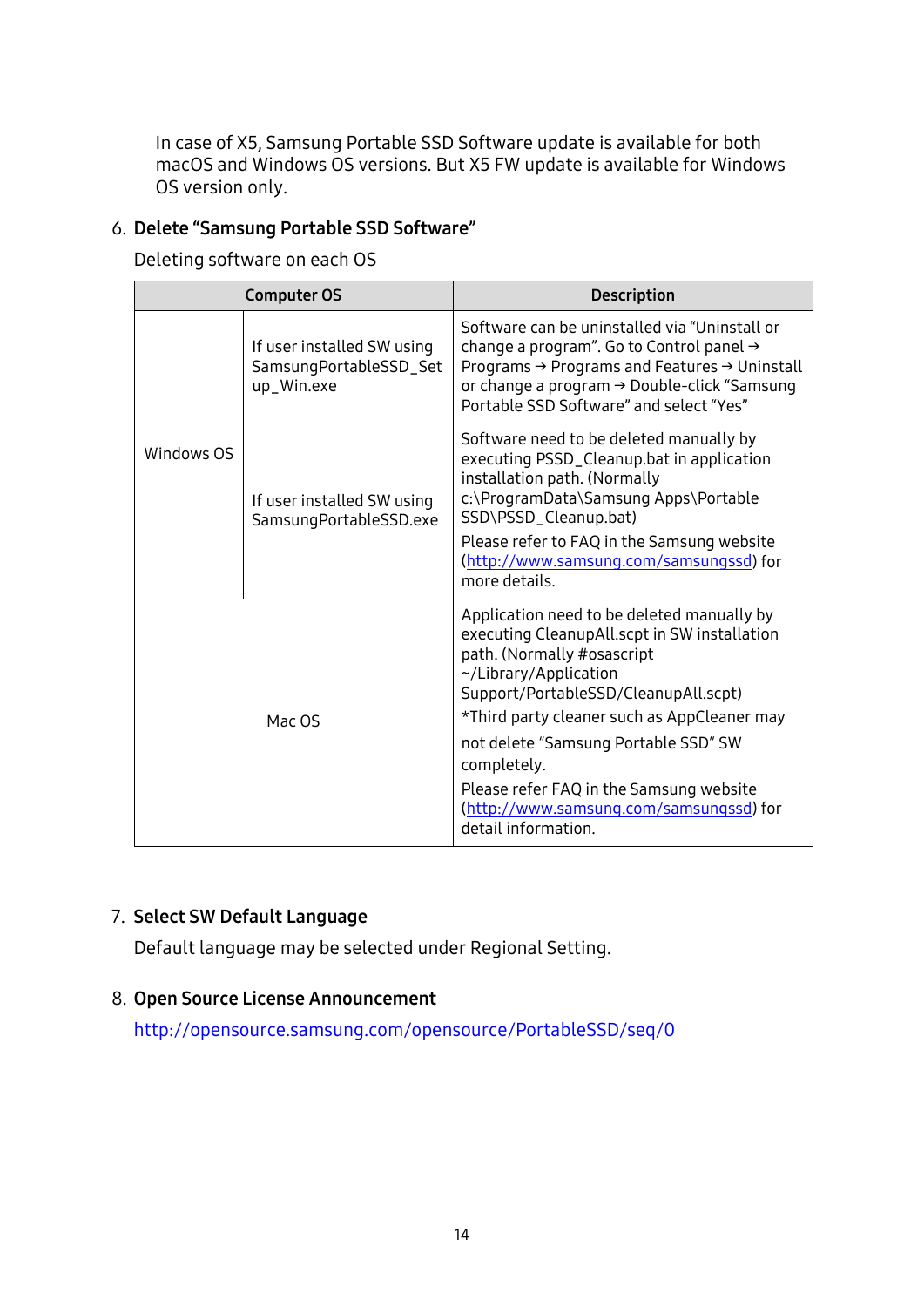## <span id="page-17-0"></span>Caution

Failure to follow the instructions and cautions in each section of this manual may result in injury, damage to the product or data loss. Please read thoroughly before using the product.

### <span id="page-17-1"></span>Back Up Important Data

No computer system can be absolutely secure. Samsung does not provide any kind of guarantee and/or warranty against data loss on the X5 under any circumstances. Samsung disclaims any and all liabilities for emotional distressand/or physical and/or monetary damages or losses of any kind caused by loss and/or restoration of data stored on the X5. Be sure to back up important data at all times.

### <span id="page-17-2"></span>Safeguard User Password

Because X5 utilizes advanced encryption technologies, user data cannot be accessed if password is lost or forgotton. Please write down your password and store it in a safe place. If the product cannot be used due to user'sfailure to enter correct password, the only way to restore product is to have it reset to factory settings via an online service by a Samsung Service Center. However, restoring the device to factory settings will result in a complete loss of all user data. Please be sure to backup important data on a regular basis.

### <span id="page-17-3"></span>Connect to Certified Devices; Compliance with Safety **Standards**

This product has been designed to comply with power consumption limitations according to safety standards. Please use devices and interface ports that comply with related standards.

### <span id="page-17-4"></span>Avoid Shock, Vibration

Please have the product avoid any strong shock or vibration that may cause malfunction or data loss.

### <span id="page-17-5"></span>Do Not Disassemble, Damage, or Remove Label

Do not disassemble the product or damage or remove the stickers or labels on the product. If the product has been disassembled, damaged, or if the label has been removed by the user, all warranties will be void. For the purpose of repairs, please contact a Samsung Service Center only or such other service providers designated by Samsung.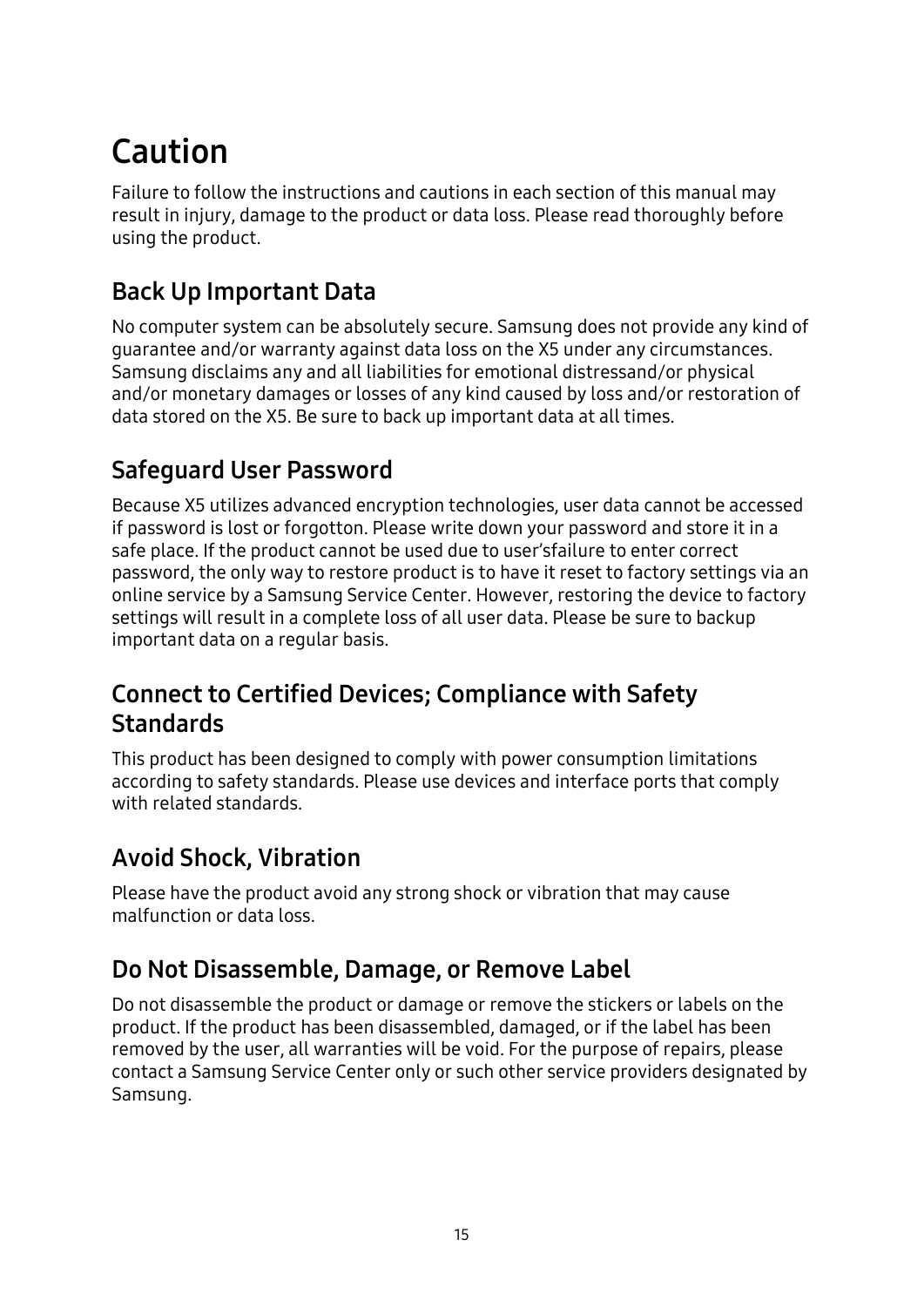### <span id="page-18-0"></span>Use Genuine Accessories

Always use genuine parts and accessories certified by Samsung. Samsung shall not be liable for damages to the product or loss of user data caused by use of nongenuine parts or accessories.

### <span id="page-18-1"></span>Use in Appropriate Temperature and Humidity

Use the product in appropriate environment: temperature between 5°C - 35°C and humidity between 10 - 80%.

### <span id="page-18-2"></span>Use No Excessive Force in Unplugging the Cable

Do not pull or unplug the cable using excessive force. It may cause an unstable connection or damage to the connector.

### <span id="page-18-3"></span>Perform Virus Scans and Updates

Please follow the following safety guidelines to prevent virus infections.

- Install an anti-virus program on the computer to which the X5 is connected, and perform virus scans on a regular basis.
- Always update the operating system and the anti-virus software with the latest version.
- After downloading files to X5 perform a virus scan before opening the file.

### <span id="page-18-4"></span>Clean the Product

It is recommended that you clean the product by wiping gently with a soft cloth. Do not use water, chemical substances or detergent. They may cause discoloration or corrosion in the product's exterior, and may also cause fire or electric shock.

### <span id="page-18-5"></span>Keep Away from Children, Infants and Animals

Small parts pose risk of suffocation. Please keep the product away from children, infants or animals to prevent them from putting the product or parts in the mouth.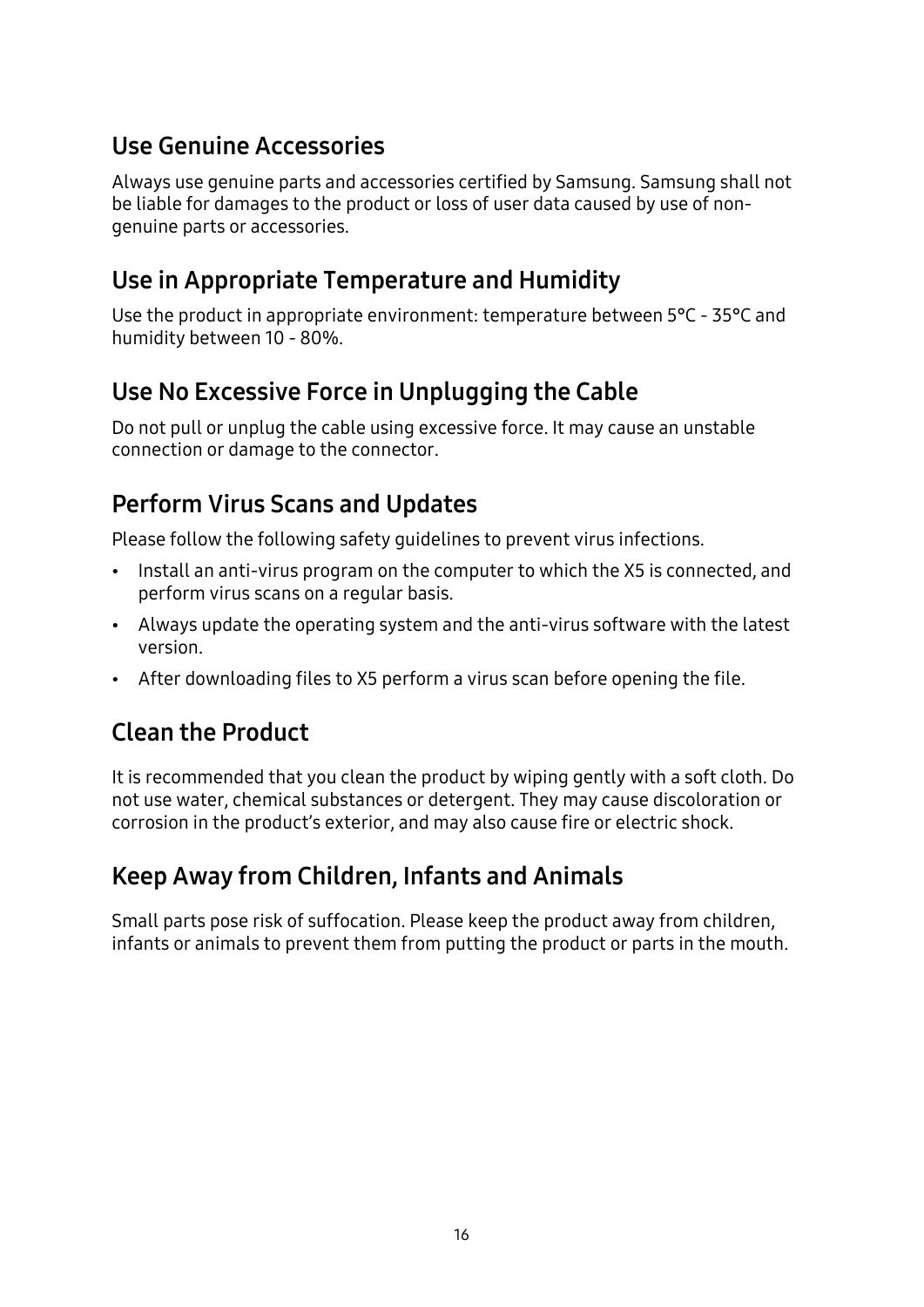## <span id="page-19-0"></span>Product Specifications and Certifications

### <span id="page-19-1"></span>Product Specifications

| <b>Samsung Portable SSD X5</b> |                                                                                                                                                                                                   |                   |                                                               |
|--------------------------------|---------------------------------------------------------------------------------------------------------------------------------------------------------------------------------------------------|-------------------|---------------------------------------------------------------|
| Interface                      |                                                                                                                                                                                                   |                   | Thunderbolt™ 3 (40Gbps)                                       |
| Compatibility                  | H/W) Macs and Windows PCs with Thunderbolt 3 ports<br>(Not backward compatible/ does not work on PCs only support USB)<br>macOS Sierra (10.12) or higher / Windows 10 64bit RS 2 or higher<br>OS) |                   |                                                               |
|                                |                                                                                                                                                                                                   | Capacities        | 500GB/1TB/2TB <sup>7)</sup>                                   |
| Hardware<br>Information        |                                                                                                                                                                                                   | <b>Dimensions</b> | 119 x 62 x 19.7 mm (4.7 x 2.4 x 0.8 in)                       |
|                                |                                                                                                                                                                                                   | Weight            | 150 grams $(5.3 oz)^{8}$                                      |
|                                |                                                                                                                                                                                                   | Sequential Read   | Up to 2,800 MB/sec <sup>9)</sup>                              |
| Performance                    | Sequential Write                                                                                                                                                                                  |                   | Up to 2,300 MB/sec <sup>9)</sup><br>(500GB: Up to 2,100 MB/s) |
|                                | Encryption                                                                                                                                                                                        |                   | AES 256-bit hardware encryption                               |
| Security                       | Security                                                                                                                                                                                          |                   | Password protection (Optional)                                |
|                                |                                                                                                                                                                                                   | Operating         | 0°C to 60°C                                                   |
|                                | Temperature                                                                                                                                                                                       | Non-Operating     | -40°C to 85°C                                                 |
| Reliability                    | Humidity                                                                                                                                                                                          | Non-Operating     | 65°C, 95%                                                     |
|                                | Shock                                                                                                                                                                                             | Non-Operating     | 1,500G, duration: 0.5ms, 3 axis                               |
|                                | Vibration                                                                                                                                                                                         | Non-Operating     | 10~2,000Hz, 20G                                               |
| Certifications                 |                                                                                                                                                                                                   |                   | CE, BSMI, KC, VCCI, C-tick, FCC, IC, UL, TUV,<br>CВ           |
|                                | RoHS Compliance                                                                                                                                                                                   |                   | RoHS <sub>2</sub>                                             |
| Warranty                       |                                                                                                                                                                                                   |                   | Three (3) Year Limited Warranty                               |

-

<span id="page-19-2"></span> $7)$  1 GB=1,000,000,000 bytes, 1 TB=1,000,000,000,000 bytes. Lower capacity may be demonstrated by your computer due to use of a different measurement standard.

<span id="page-19-3"></span><sup>8)</sup> Exact weight of product may vary by capacity.

<span id="page-19-4"></span><sup>9)</sup> Max data transfer speed is measured based on Samsung's internal testing standards with the enclosed Thunderbolt™ 3 cable. Performance may vary depending on host configuration, cable and user system environment.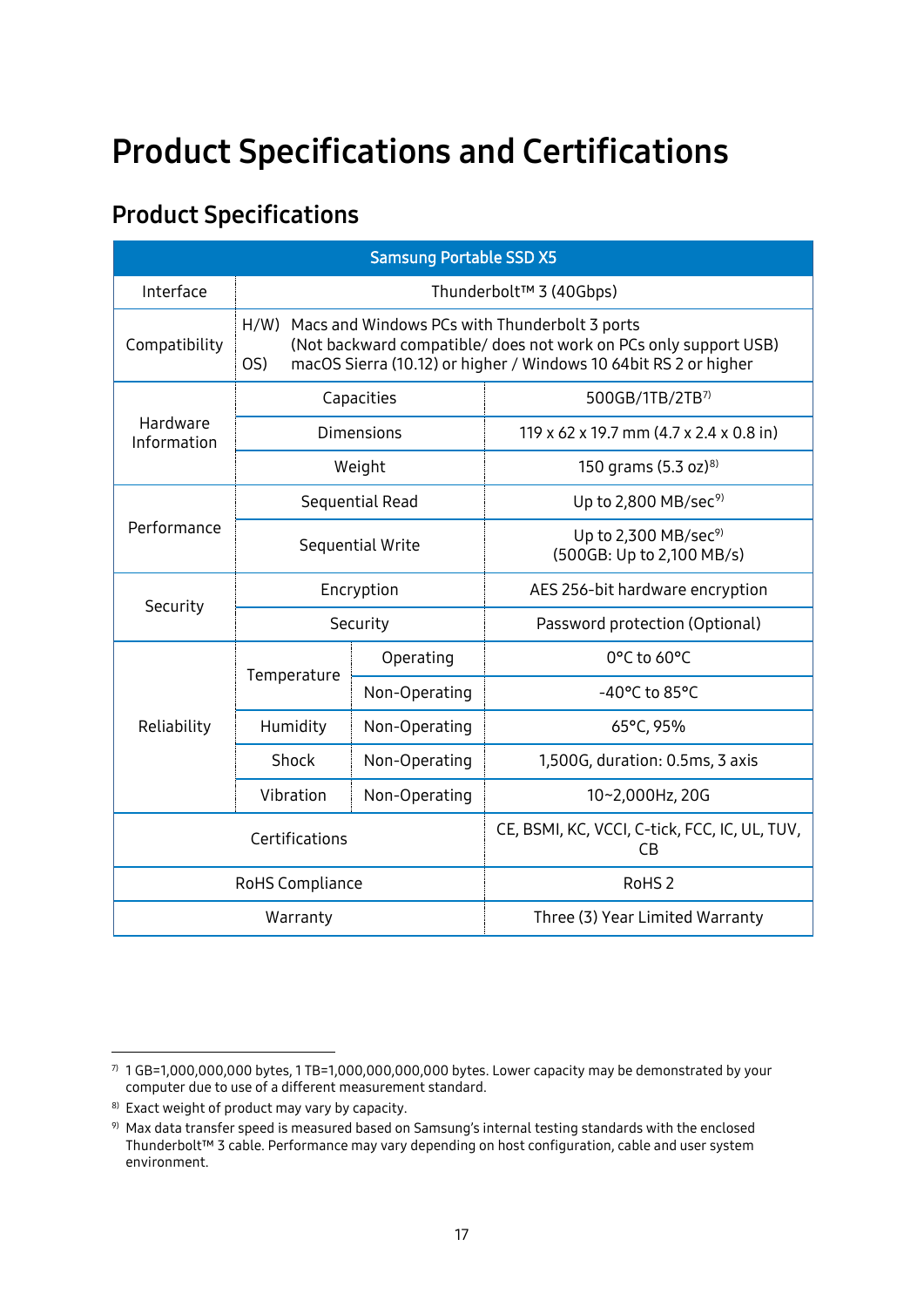### <span id="page-20-0"></span>Certifications



#### Waste Electrical and Electronic Equipment

This symbol on the product or on its packaging indicates that this product must not be disposed of with your other household waste. Instead, it is your responsibility to dispose of your waste equipment by handing it over to a designated collection point for the recycling of waste electrical and electronic equipment. The separate collection and recycling of your waste equipment at the time of disposal will help to conserve natural resources and ensure that it is recycled in a manner that protects human health and the environment. For more information about where you can drop off your waste equipment for recycling, please contact your local city office, your household waste disposal service, or the shop where you purchased the product.

#### CANADA COMPLIANCE STATEMENT

This Class B digital apparatus meets all requirements of the Canadian Interference-Causing Equipment Regulations.



#### FEDERAL COMMUNICATION COMMISSION (FCC) STATEMENT

You are cautioned that changes or modifications not expressly approved by the party responsible for compliance could void the user's authority to operate the equipment.

This equipment has been tested and found to comply with the limits for a Class B digital device, pursuant to part 15 of the FCC rules.

These limits are designed to provide reasonable protection against harmful interference in a residential installation.

This equipment generates, uses and can radiate radio frequency energy and, if not installed and used in accordance with the instructions, may cause harmful interference to radio communications.

However, there is no guarantee that interference will not occur in a particular installation.

If this equipment does cause harmful interference to radio or television reception, which can be determined by turning the equipment off and on, the user is encouraged to try to correct the interference by one or more of the following measures:

- Reorient or relocate the receiving antenna.
- Increase the separation between the equipment and receiver.
- Connect the equipment into an outlet on a circuit different from that to which the receiver is connected.
- Consult the dealer or an experienced radio/TV technician for help.